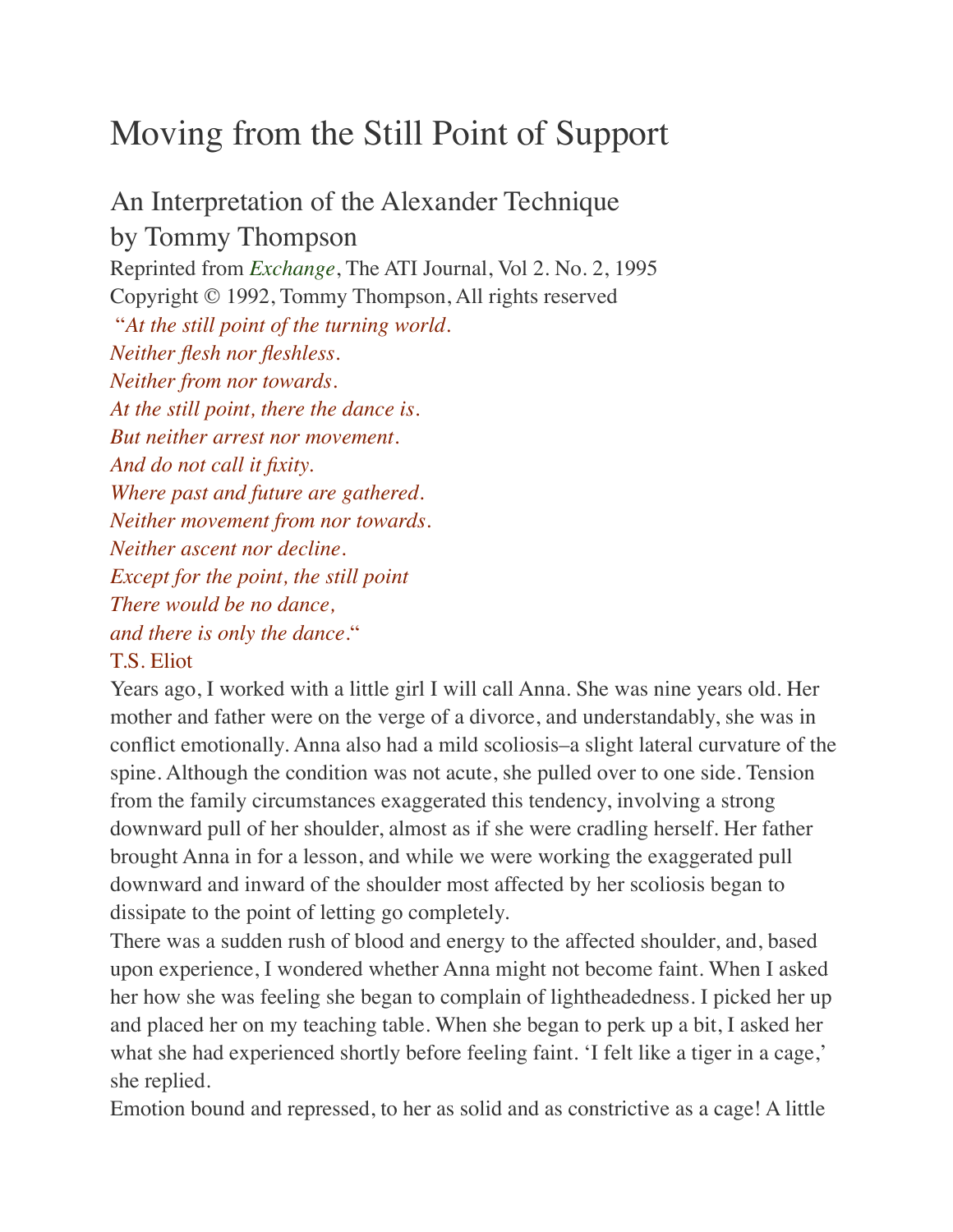later, while continuing to work with her on the table, I asked, 'What now, Anna? How do you feel now?' 'I feel like a clown in a circus,' she replied. So, the energy was on the move. The tiger had changed into a clown, and the cage was transformed into a circus. A little later, while working, I asked, 'What now, Anna?' 'I feel like a light bulb!,' she replied.

Anna was radiating a 'self' unmoved by her parents' struggles. Her little life was connected to something apart from those exterior forces that had affected her negatively. I watched her translate the lesson into her own smiling experience and asked again, 'Anna, what are you experiencing now?' 'Well,' she responded, 'somebody just switched off the light, but the bulb is still there, burning softly inside.' From the mouths of babes! Her father, who was observing the lesson, began to cry. His daughter was feeling comfortable and secure, not affected by the world and its fickle inconsistencies.

Certainly, there are circumstances and events beyond one's control, but when through direct experience a person is made aware of his or her own inner being as having support from the deep interconnectedness between one's self and all life, then no degree of 'slings and arrows of outrageous fortune' can quench their fire or put out their light–the glow, the hope, the feeling that beneath the habit of identity, one belongs to, and is part of, something greater.

How does Anna's story relate to the Alexander Technique? Within our bodies, there are specific mechanisms of postural reflexes that reassert balance moment by moment. When not interfered with, they function well and provide us with ease, grace, and fluidity of movement and with a sense of purpose and well being as we go about our daily tasks and interactions with others. However, if we interfere with these mechanisms (i.e., our postural reflexes), we must compensate. Herein lies the rub.

Feeling little kinship towards the body within which we give expression to our sense of 'self,' we create our own support and hold ourselves together by 'doing' something, by 'holding on.' In doing this, however, we cease to allow our natural design to fulfill its function. We operate under the delusion that without individual effort and determination, we will be cut off, set apart–at worst isolated, from those with whom we appear to exist in relationship.

Metaphorically, we are like the newborn, who when the umbilical cord is severed, might experience a moment where continued sustenance is uncertain. When a tender thread breaks which once provided connection to a source of nourishment, a space appears wherein a need must be fulfilled. And, from that time on, unless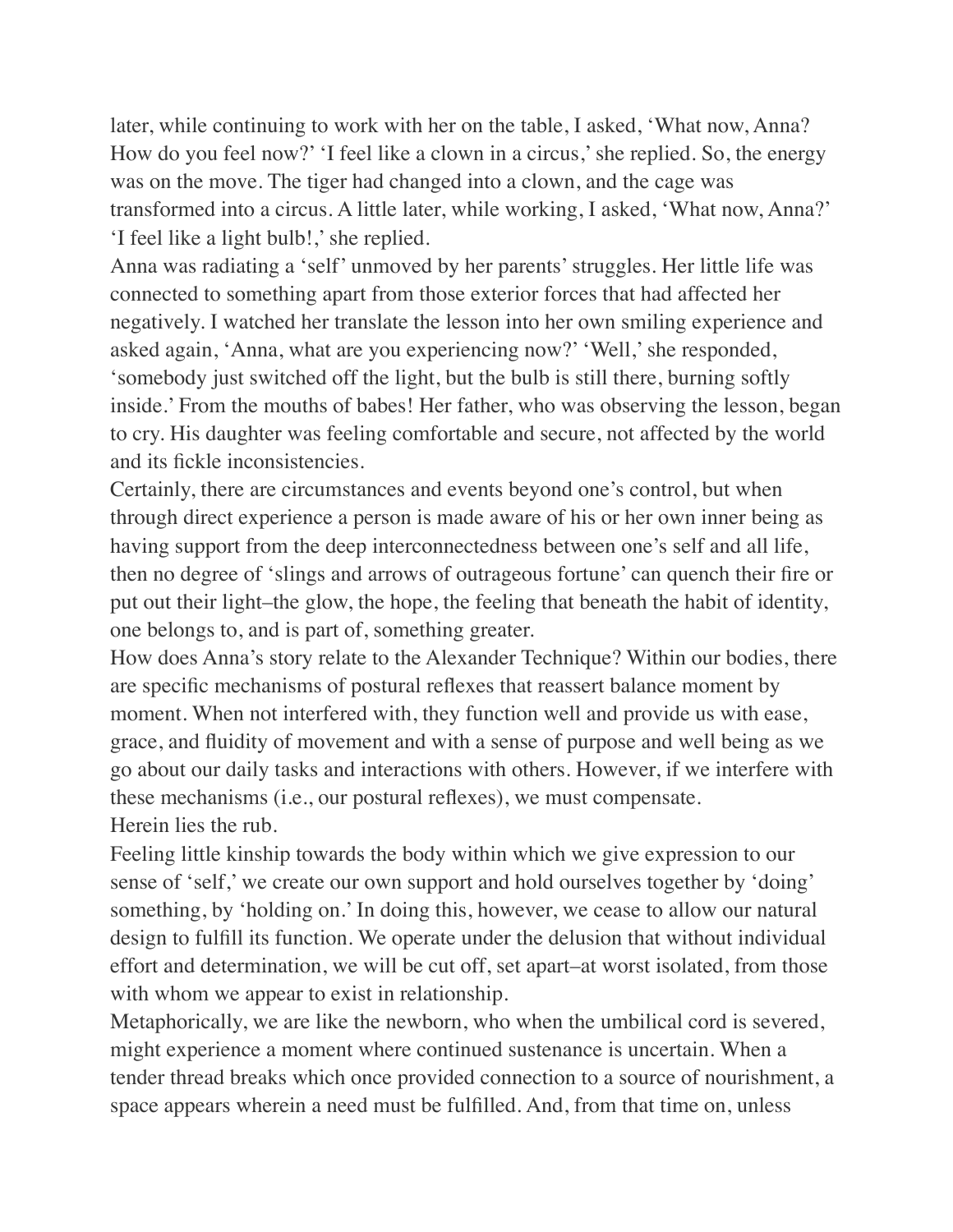immediate reassurance is provided (e.g., the newborn is picked up and held), the baby risks having to rely upon its tiny self (to the exclusion of interconnectedness), for support.

This, of course, is a false assumption. The fact of support does not disappear. Only our awareness of the connection does, and it works interactively. The baby reaches out, expressing specific reaching reflexes, and the adult responds, assuming the role of provider. If, however, the adult does not respond, the reaching is unfulfilled, and the child must wait until the next time. While waiting, the child begins to invent its own support.

While simpler life forms appear to behave with a certain ecological awareness, we, in losing our connection, define ourselves apart from mutual existence, inventing support through movement associated with the 'habit of identity.'

While simpler life forms appear to behave with a certain ecological awareness, we, in losing our connection, define ourselves apart from mutual existence, inventing support through movement associated with the 'habit of identity.'<sub>notel</sub> We set ourselves farther and farther apart from 'inter-being.'[note2](https://easeofbeing.com/lib-tt-stillpoint.htm#en2) Consequently, we mimic other people, who have themselves lost their own awareness of, and subsequently their access to, support.

In practical terms, if we are to reclaim our experience of being supported, we must find out how and when we are interfering with interaction, cease to reinforce the inconsonant patterns, and return to an awareness of the whole. However, only when support is part of one's awareness will this experience be available. Otherwise, voluntary muscular effort impedes postural reflex and muscular response, and we use ourselves in ways that we have not been designed to be used in our attempt to accomplish hopes, dreams, and aspirations. Then, living through a day is more effort than pleasure. Relationships remain strangely unfulfilled, more burdening than mutually sustaining. Movement, though purposeful, is strained. if all is effort, then where is the simple joy of being alive, of moving mutually in this perpetual dance of life.

F. Matthias Alexander maintained that to recapture the unified condition, we had only to 'come to full stop, and return to conscious simple living, believing in the unity of all things' (*Constructive Conscious Control of The Individual*). His 'means' of returning to this simple state of being requires a commitment to change moment by moment in the ongoing present. His teaching posits a highly disciplined personal observation of the way you use yourself while pursuing whatever purpose, goal, or 'end' you have in mind.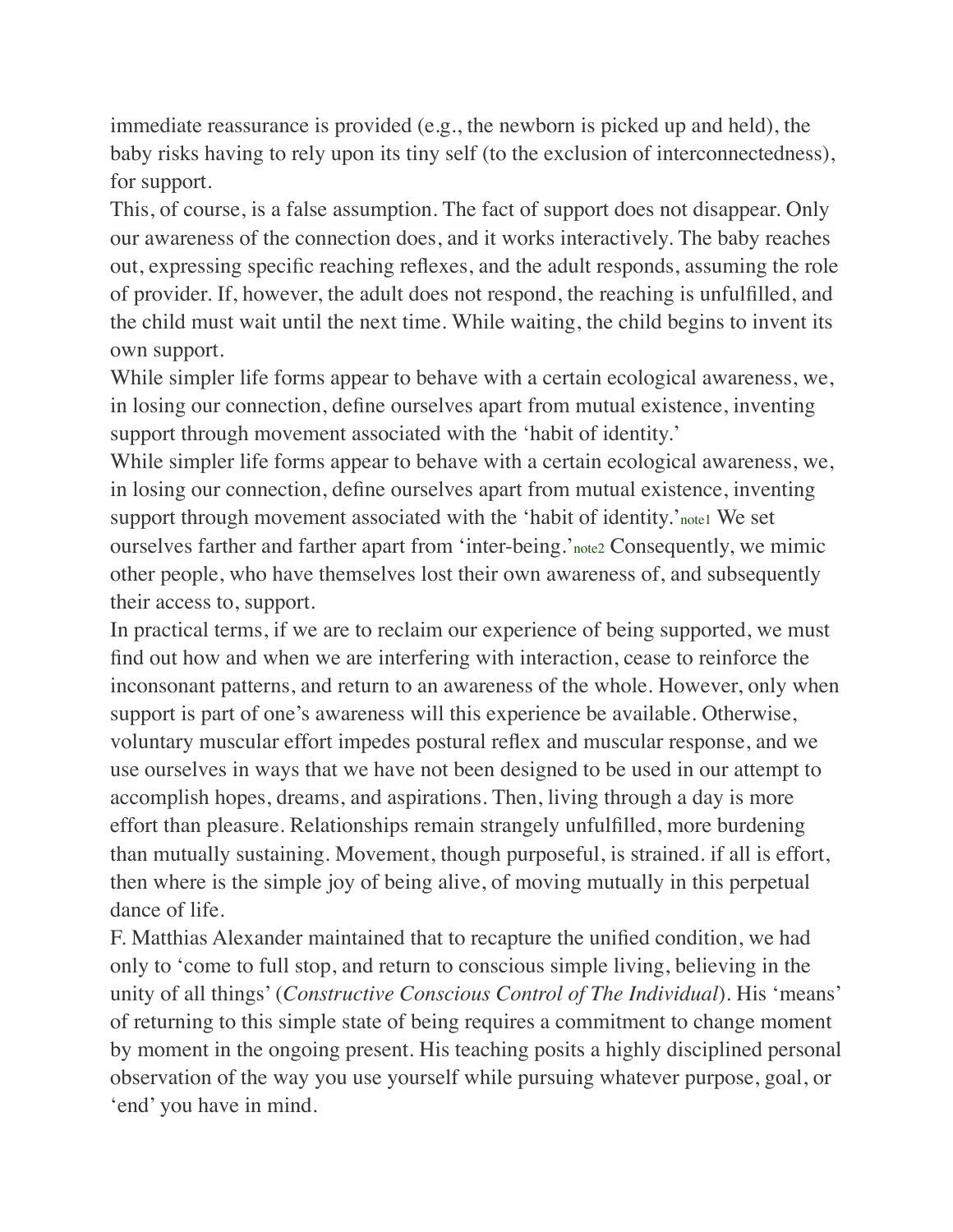The phrase 'come to full stop' meant to Alexander the withholding of consent to any reaction discovered in the moment to be non-constructive and out of harmony with the whole, while simultaneously allowing awareness to expand within that moment to include the possibility of an altogether different response. Accomplishing this involves using a specific 'means,' whereby the person directs attention towards enlivening the postural reflexes which, because of their interactive functional design, foster a unified field of awareness and perception. Not unlike what he observed about himself during the evolution of his technique, Alexander found in teaching his method to others that the student's unreliable kinesthetic perception was a major stumbling block to learning. He became convinced that to 'feel right,' people always carried out their actions in a way that felt familiar to them. He solved this problem by developing a way of using his hands that was able to bring into the student's kinesthetic awareness both the habitual and non-habitual possibilities of response. This particular use of the teacher's hands provides kinesthetic information that is unavailable to the person who acts or moves by means of habitual reaction.

Letting go of old, but familiar ways may cause the student to feel uncertain. However, because an Alexander teacher's hands empower the student as a whole and complete person, rather than as one who is partially aware and disconnected, the student feels secure in letting go of old, unreliable habits. The person can then move and interact with the environment according to the design of the human organism. The student can perceive, recognize, and feel his own internal support system. There is less of a need 'to do something' other than what is essential and appropriate.

The Alexander Technique teaches a person how to discriminate among the kinesthetic impressions that are most closely identified with habit and identity, and how to eliminate the elements of learned behavior that interfere with constructive and mutually rewarding response. The implication of using the teaching as a practical means of identifying unrecognized patterns of behavior and choosing not to continue to reinforce them expands the whole range of learning, interaction, and human potential. The Technique speaks to all persons who are interested in change and the freedom to make non-habitual choices, offering increased possibilities in daily interaction and in one's overall experience of life.

Experiencing joy in oneself as being a part of 'the unity of all things' requires participation: an active commitment to the present. Actions cannot simply be accepted at face value as being constructive, nor can perception regarding what is